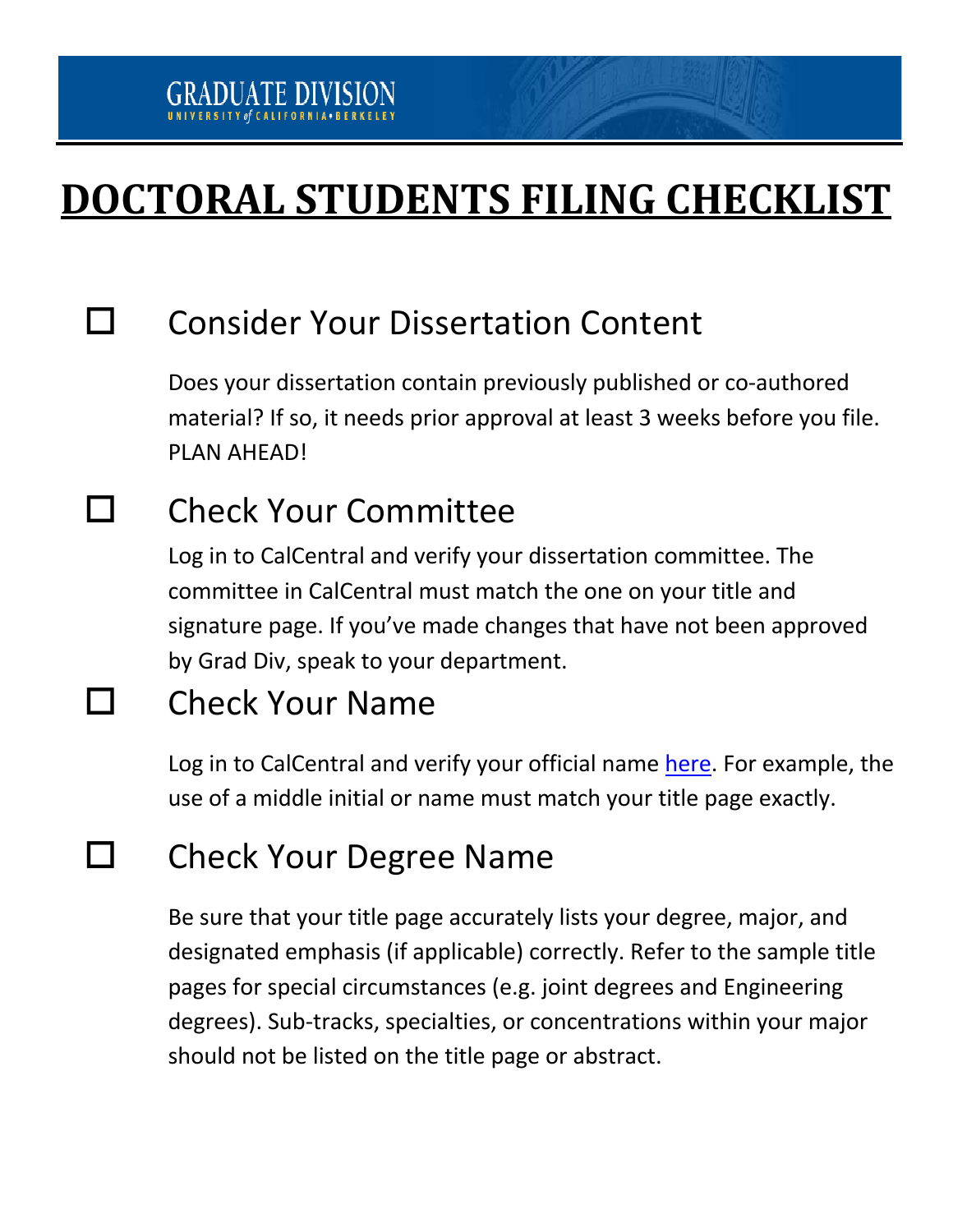# $\Box$  Check Your Page Numbers

Verify that your manuscript is paginated correctly. Refer to the guidelines for specifics.

# $\Box$  Verify Your Registration/Filing Fee

In order to be eligible to file, your must either be registered or approved for Filing Fee for the current semester. Don't assume that your department has handled your registration. Verify your status in CalCentral.

### Upload Your PDF to ProQuest

It will take 3-4 business days for your dissertation to be reviewed. Be patient!

### $\Box$  Complete the Additional Forms

- o **Survey of Earned Doctorates (**RTI) is completed online. You will print out and submit a Certificate of Completion
- o **Survey of Doctoral Students' Opinions** is completed in paper.
- o The **Dissertation Release Form** requires you to make a decision about when the Graduate Division will release your manuscript to ProQuest and the UCB Library (eScholarship). This decision is important and can not be changed later. If you need advice, speak to your department, or better yet, your dissertation Chair.